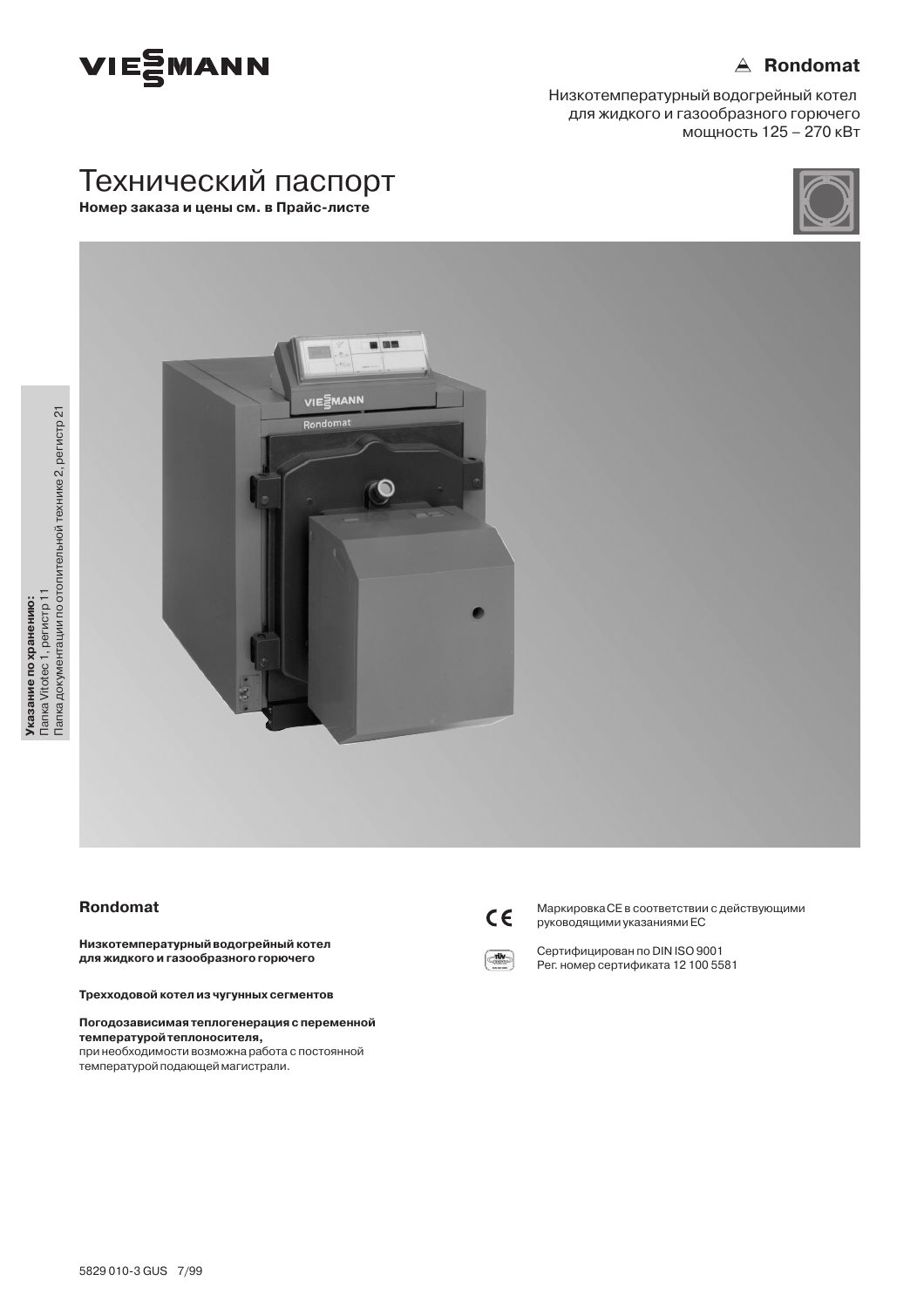### Технические данные

#### Технические данные

|                                                                             |                    |                |                |                             |                | Усл. обозначение типа 06-226-647 |
|-----------------------------------------------------------------------------|--------------------|----------------|----------------|-----------------------------|----------------|----------------------------------|
| Ном. тепловая мощность                                                      | кВт                | 125            | 160            | 195                         | 230            | 270                              |
| Идентификатор изделия                                                       |                    |                |                | CE-0085 AQ 0831             |                |                                  |
| Число секций                                                                |                    | 5              | 6              | $\overline{7}$              | 8              | 9                                |
| Сопротивление на стороне                                                    | Па                 | 30             | 50             | 70                          | 120            | 160                              |
| топ. газов                                                                  | мбар               | 0,3            | 0,5            | 0,7                         | 1,2            | 1,6                              |
| Размеры котлового блока                                                     |                    |                |                |                             |                |                                  |
| Длина <sup>*1</sup><br>Ширина                                               | MM<br>MM           | 893<br>743     | 1024<br>743    | 1 1 5 5<br>743              | 1 2 5 6<br>743 | 1417<br>743                      |
| Высота                                                                      | MМ                 | 1015           | 1015           | 1015                        | 1015           | 1015                             |
| Размеры сегментов                                                           |                    |                |                |                             |                |                                  |
| Передняя секция с установочной                                              | MM                 |                |                | $810 \times 743 \times 261$ |                |                                  |
| плитой для горелки                                                          |                    |                |                |                             |                |                                  |
| Промежуточная секция<br>Задняя секция с газовыпускным                       | MM<br>MM           |                |                | $810 \times 628 \times 130$ |                |                                  |
| коллектором                                                                 |                    |                |                | $810 \times 628 \times 238$ |                |                                  |
| Габаритные размеры                                                          |                    |                |                |                             |                |                                  |
| Общая длина                                                                 | MM                 | 1056           | 1 1 8 7        | 1318                        | 1449           | 1580                             |
| Общая ширина                                                                | MM                 | 828<br>1 1 8 6 | 828<br>1 1 8 6 | 828<br>1 1 8 6              | 828<br>1 1 8 6 | 828<br>1 1 8 6                   |
| Общая высота с контроллером                                                 | MM                 |                |                |                             |                |                                  |
| Фундамент<br>Длина                                                          | MM                 | 810            | 940            | 1070                        | 1 200          | 1 3 3 0                          |
| Ширина                                                                      | MM                 | 830            | 830            | 830                         | 830            | 830                              |
| Macca                                                                       |                    |                |                |                             |                |                                  |
| Передняя секция с установочной                                              | KГ                 | 140            | 140            | 140                         | 140            | 140                              |
| плитой для горелки<br>Промежуточная секция                                  | KГ                 | 92             | 92             | 92                          | 92             | 92                               |
| Задняя секция с газовыпускным                                               | KГ                 | 116            | 116            | 116                         | 116            | 116                              |
| коллектором                                                                 |                    |                |                |                             |                |                                  |
| Котловый блок                                                               | KГ                 | 611            | 706            | 794                         | 880            | 931                              |
| Общая масса                                                                 | KГ                 | 646            | 745            | 837                         | 927            | 996                              |
| котловый блок с теплоизоляцией                                              |                    | 78             |                |                             |                |                                  |
| Объем котловой воды                                                         | Л                  |                | 91             | 104                         | 117            | 130                              |
| Макс. температура нагрева <sup>*2</sup><br>(соотв. температуре срабатывания | $\rm ^{o}C$        | 120            | 120            | 120                         | 120            | 120                              |
| защ. ограничителя температуры)                                              |                    |                |                |                             |                |                                  |
| Доп. избыт. рабочее давление                                                | бар                | 6,0            | 6,0            | 6,0                         | 6,0            | 6,0                              |
| Присоединительные патрубки                                                  |                    |                |                |                             |                |                                  |
| котла                                                                       |                    |                |                |                             |                |                                  |
| Подающий и обратный труб.<br>Аварийная подающая линия <sup>*3</sup>         | Ру 6 Ду<br>Ру 6 Ду | 65<br>40       | 65<br>40       | 65<br>40                    | 65<br>40       | 65<br>40                         |
| Аварийная обратная линия <sup>*3</sup>                                      | Ру 6 Ду            | 40             | 40             | 40                          | 40             | 40                               |
| Сливной патрубок                                                            | Rp (внутр. резьба) | $^{3}/_{4}$    | $^{3}/_{4}$    | $^{3}/_{4}$                 | $^{3}/_{4}$    | $^{3}/_{4}$                      |
| Отходящие газы <sup>*4</sup>                                                |                    |                |                |                             |                |                                  |
| при ном. тепловой мощности                                                  |                    |                |                |                             |                |                                  |
| – Температура (брутто <sup>*5</sup> )<br>– Массовый поток                   | °C<br>КГ/Ч         | 190<br>213     | 190<br>273     | 190<br>332                  | 190<br>392     | 190<br>460                       |
|                                                                             |                    |                |                |                             |                |                                  |
| при минимальной тепловой                                                    | кВт                | 75             | 96             | 117                         | 138            | 162                              |
| мощности (в режиме програм-                                                 |                    |                |                |                             |                |                                  |
| мируемой теплогенерации и при                                               |                    |                |                |                             |                |                                  |
| многоступенчатой горелке в 1-й<br>ступени горелки)                          |                    |                |                |                             |                |                                  |
| – Температура (брутто* <sup>5</sup> )                                       | °C                 | 135            | 135            | 135                         | 135            | 135                              |
| - Массовый поток                                                            | КГ/Ч               | 128            | 164            | 199                         | 235            | 276                              |
| Потери на поддержание                                                       | %                  | 0,30           | 0,27           | 0,24                        | 0,20           | 0, 18                            |
| готовности при ном. тепловой<br>мощности и темп. сетевой                    |                    |                |                |                             |                |                                  |
| воды 75/60 °С                                                               |                    |                |                |                             |                |                                  |
| Патрубок отходящих газов                                                    | ∅мм                | 200            | 200            | 200                         | 200            | 200                              |
| Объем газа                                                                  | M <sup>3</sup>     | 0,142          | 0,168          | 0,194                       | 0,220          | 0,245                            |
| в топочной камере и топочных                                                |                    |                |                |                             |                |                                  |
| газоходах                                                                   |                    |                |                |                             |                |                                  |

\*1 От плиты горелки до патрубка отходящих газов.

" Илипы торолки до натруска отлодиции тассо.<br>"<sup>2</sup> Макс. достижимая температура нагрева лежит прибл. на 15 К (Кельвин) ниже макс. температуры нагрева (соответствует температуре

тика. достижимая температура нагрева лежит приол: на то к (кельвин) ниже макс. температуры нагрева (соответствует температуре<br>"З Патрубки к соединительному комплекту котла (может быть поставлен в качестве принадлежностей)

 $^{*5}$ Температура отходящих газов, измеренная при температуре воздуха для сжигания топлива 20 °С.

Feхнические данные системотехнических компонентов фирмы Viessmann см. в отдельных технических паспортах.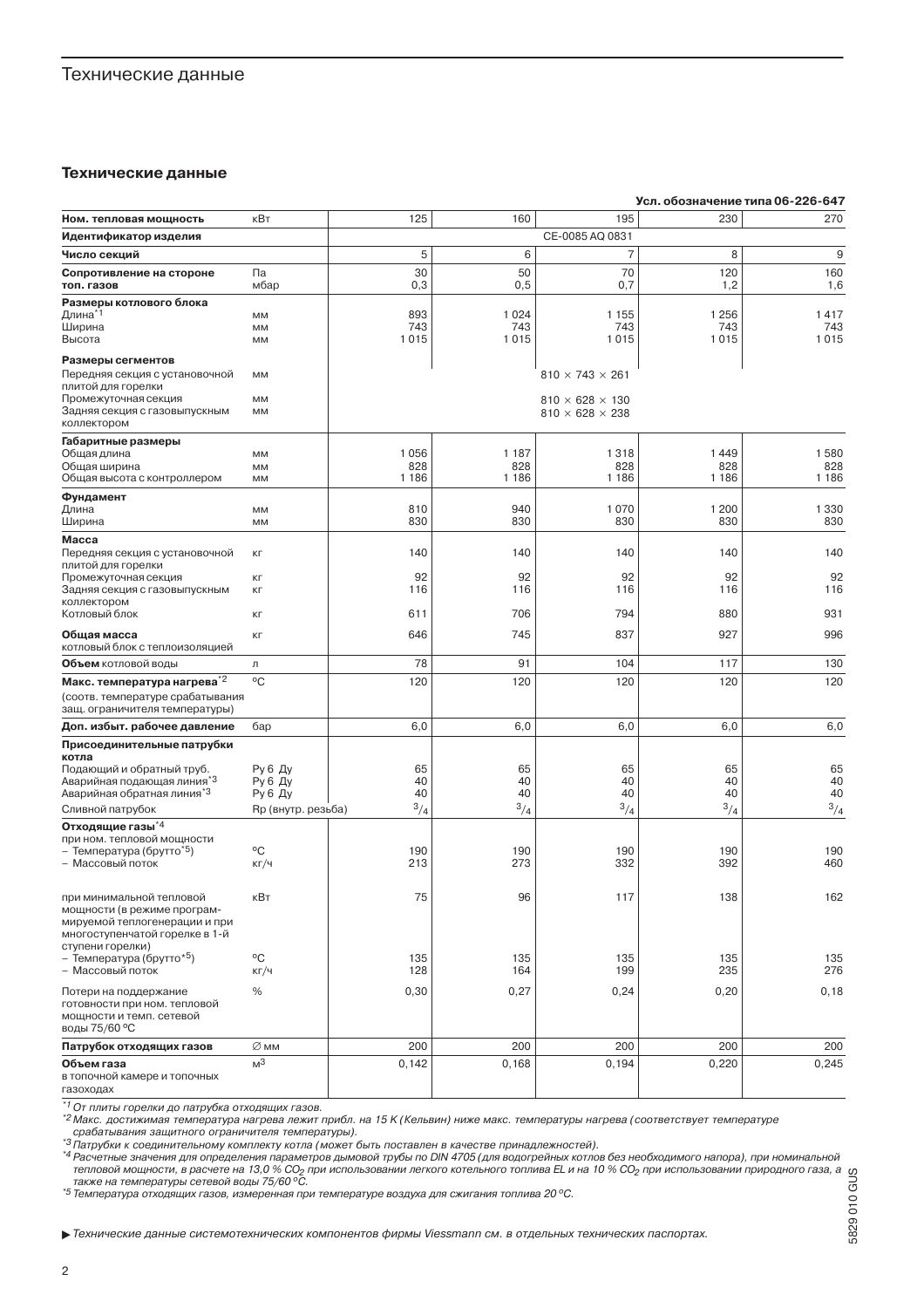

Следует учесть:





Условные обозначения

- **AGA** Вытяжка отходящих газов
- E Сливной патрубок
- KR Патрубок обратного трубопровода
- Патрубок подающего трубопровода KV
- $\overline{R}$ Отверстие для чистки
- **SCH** Смотровое отверстие

### Соединительный комплект котла (принадлежности)

состоящий из узлов подключения к подающей и обратной магистралям





Узел подключения к обратной магистрали (вид сверху)



#### **Условные обозначения**

- **BM** Патрубок Ру 6 Ду 40 для схемы подмешивания
- DB Муфта R<sup>1</sup>/2 для устройства ограничения давления
- Патрубок Ру 6 Ду 65 для обратного трубопровода **KR**
- Патрубок Ру 6 Ду 65 для подающего трубопровода KV
- **SR** Патрубок Ру 6 Ду 40 для аварийной обратной линии
- (мембранный расширительный сосуд) **SV**
- Патрубок Ру 6 Ду 40 для аварийной подающей линии (предохранительный клапан)
- TST<sub>1</sub> Муфта  $R^1/2$  для датчика температуры обратного потока или термостатного регулятора ограничения минимального значения
- TST<sub>2</sub> Муфта R<sup>1</sup>/2 для термостатного регулятора подмешивающегонасоса
- **TW** Муфта  $R^1/2$  для дополн. термостата
- WB Муфта R 2 для контроллера заполнения котлового блока
- $\sf X$ Муфта R<sup>3</sup>/4 для внешних подключений

 $\overline{3}$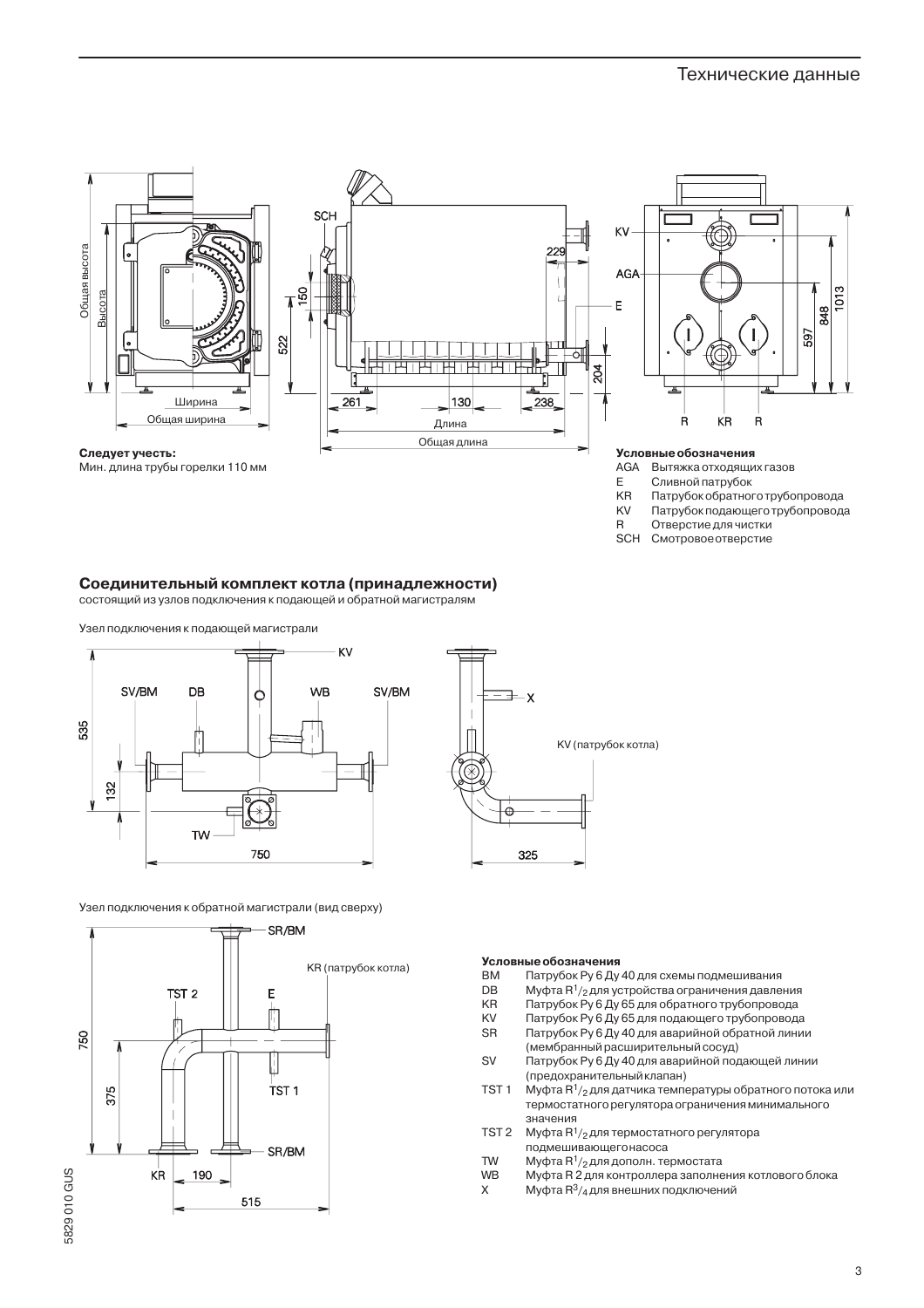

### Рекомендуемые минимальные расстояния до стены

В состоянии при поставке установочная плита для горелки закреплена слева. Место крепления можно поменять перестановкойфурнитуры.

| Ном. тепловая<br><b>МОШНОСТЬ</b> | кВт       | 125                          | 160  | 195  | 230  | 270  |
|----------------------------------|-----------|------------------------------|------|------|------|------|
| a                                | <b>MM</b> | 1200                         | 1350 | 1500 | 1650 | 1800 |
|                                  | MM        | Конструктивная длина горелки |      |      |      |      |

**(A)** Внешняя кромка опорной рамы

### Гидродинамическое сопротивление на стороне сетевой воды

Котел Rondomat пригоден только для систем водяного отопления с принудительной циркуляцией.



#### Подключение горелки

#### Водогрейный котел мощностью 125 кВт

Окружность отверстий для крепления горелки, отверстия для крепления горелки и отверстие ввода трубы горелки COOTBETCTBVIOT DIN EN 226.

#### Водогрейные котлы мощностью от 160 кВт

По желанию заказчика соединительный элемент горелки может быть подготовлен на заводе. Для этого просим указать в заказе завод-изготовитель горелки и ее тип. В противном случае заказчик должен выполнить на установленной заглушке отверстие ввода трубы горелки и крепежные отверстия.

#### Монтаж горелки Viessmann Unit

Плита горелки подготовлена для монтажа горелки и поставляется в дополнительной упаковке.

| $(A)$ 125 и 160 кВт |
|---------------------|
| <b>B</b> 195 KBT    |
| © 230 и 270 кВт     |

5829 010 GUS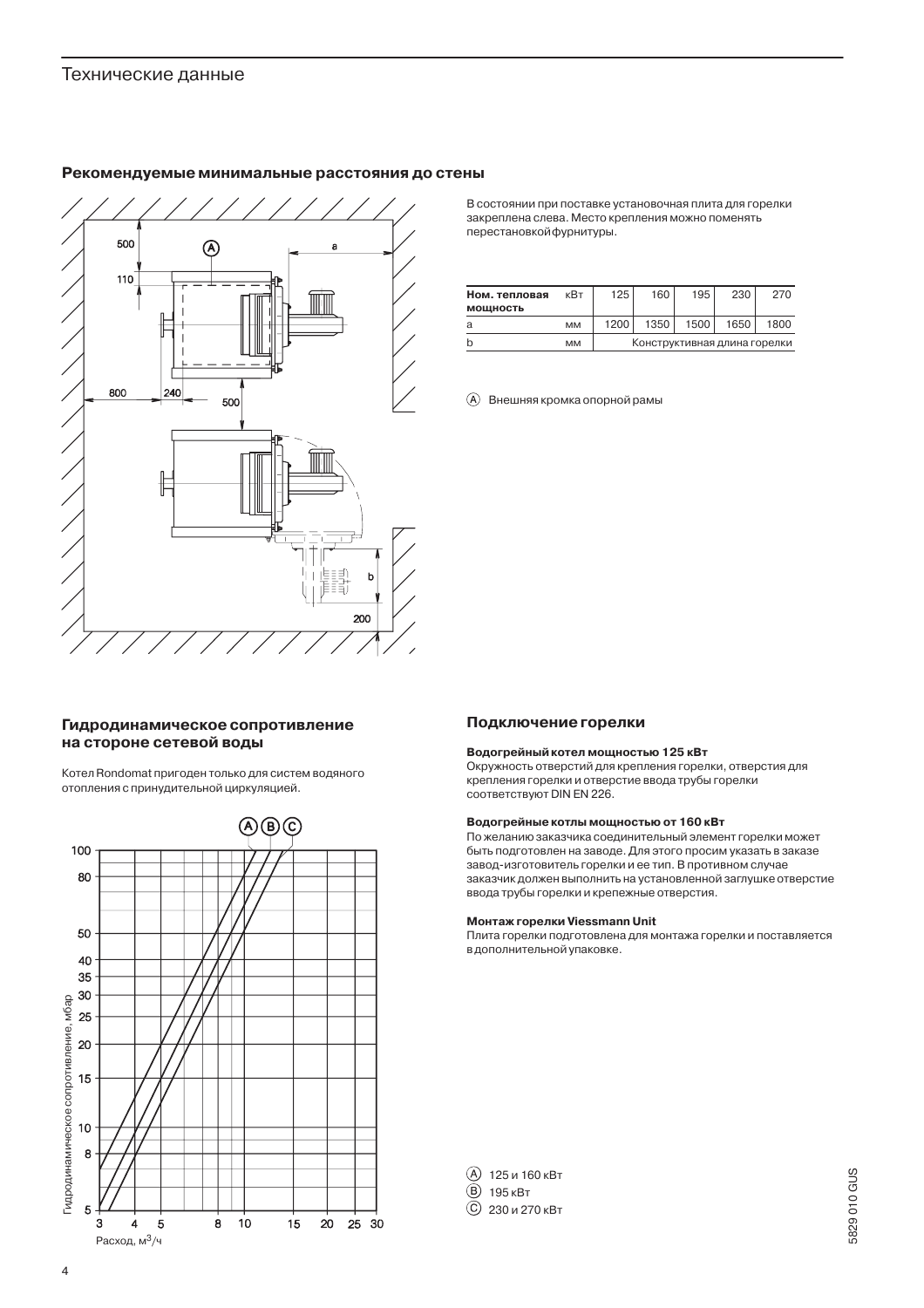## Состояние при поставке / варианты контроллеров Приналлежности

## Состояние при поставке

Котловый блок как единица поставки в отдельных сегментах или по выбору в блочном исполнении на поллоне. Установочная плита для горелки установлена на передней секции, вытяжка отхо-

дящих газов и две крышки отверстия для чистки на задней секции. Турбулизаторы находятся в газоходах.

Опорная рама с ножками и дополнительная упаковка с погружной гильзой закреплены с внешней стороны единицы поставки.

- 1 коробка с теплоизоляцией и шеткой для ЧИСТКИ
- 1 коробка с контроллером котлового контура

Принадлежности котла в следующем составе:

2 дополнительных упаковки с присоединительными трубами с контрфланцами и прокладками, распределительной трубкой и контрольной трубкой, а также ниппелями, уплотнительными шнурами, клеем и льняным маслом (только в случае отдельных сегментов) лежат в топочной камере.

Rondomat мощностью до 195 кВт: В зависимости от заказа жидкотопливная горелка с поддувом Unit или газовая горелка с поддувом Unit.

#### Rondomat, мощностью 230 - 270 кВт: Поставляется без горелки. Имеются в продаже и по отдельному заказу поставляются подходящие жидкотопливные/газовые горелки с поддувом фирм ELCO Klöckner и Weishaupt (см. Прайс-лист). Поставка обеспечивается соответ-**СТВУЮШИМ ИЗГОТОВИТЕЛЕМ.**

## Варианты контроллеров

#### Для однокотельной установки:

#### Контроллер KR

для режима с постоянной температурой теплоносителя

#### Viessmann Trimatik со стандартным блоком управления

для режима программируемой теплогенерации с переменной температурой теплоносителя

#### Viessmann Trimatik с блоком управления

Comfortrol, работающим в режиме меню для режима программируемой тепло-

генерации с переменной температурой теплоносителя

#### Dekamatik-E

для режима программируемой теплогенерации с переменной температурой теплоносителя

#### Для многокотельной установки:

#### Dekamatik-M1

для режима программируемой теплогенерации с переменной температурой теплоносителя в первом водогрейном котле многокотельной установки или для однокотельныхустановок

#### Dekamatik-M2

для режима программируемой теплогенерации с переменной температурой теплоносителя во втором или третьем водогрейном котлемногокотельной установки

## Комплектующие водогрейного котла (предохранительные и защитные устройства)

#### **Контроллер заполнения** котлового блока

№ заказа 9521 600

Исполнение: поплавковый выключатель с контрольным устройством и блокировкой. Используется в качестве датчика заполнения котлового блока для водогрейных котлов в отопительных установках по DIN 4751-2.

- Для вертикальной установки в
- соединительный комплект котла
- С защитной трубой для поплавка
- С соединительным кабелем длиной 4,20 м
- Резьбовое
- подключение:
- Избыт. рабочее
	- макс. 10 бар давление:
- Рабочая
- температура: ■ Микровыключатель: 1-пол. переклю-
- 
- чатель ■ Коммутируемая 10 A 250 B~ IP 65

 $R<sub>2</sub>$ 

- мощность: ■ Степень защиты:
- $\blacksquare$  Nº испытания
- конструктивного элемента:

#### Устройство ограничения максимального давления

## № заказа 7224 474

Защитный ограничитель давления: избыточное лавление 0.5 - 6 бар Для отопительных установок по DIN 4751-2 (требуется, если давление сброса предохранительного клапана превышает 3 бар).

■ В следующем составе: регулируемый ограничитель давления, манометр, контрольный клапан манометра, арматурная стойка, зашишенный проходной запорный вентиль и шаровой запорный кран.

10 A 250 B~

от 0 до +70 °С

**TÜV SDB 97-191** 

IP<sub>65</sub>

- Резьбовое
- подключение:
- $R^{1/2}$ ■ Выключатель: 1-пол. переключатель
- Коммутируемая
- мошность:  $C$ TARAHL 33UUATH'
- Температура
	- окр. среды:
- Опознавательный номер TÜV:

#### Устройство ограничения

#### минимального давления № заказа 7220 758

Ограничитель давления: избыточное лавление 0.5 - 6 бар

Для отопительных установок по DIN 4751-2 с блокировкой выше 100 °С (для отопительной установки требуется в этом случае устройство ограничения минимального давления).

- В следующем составе: регулируемый ограничитель давления, манометр, контрольный клапан манометра, арматурная стойка, защищенный проходной запорный вентиль и шаровой запорный кран.
- $\blacksquare$  Резьбовое
- подключение: ■ Выключатель:
- Коммутируемая
- МОШНОСТЬ: ■ Степень защиты:
- $\blacksquare$  Температура
- окр. среды: ■ Опознавательный номер TÜV:

# 10 A 250 B $\sim$

1-пол. переклю-

 $R^{1/2}$ 

чатель

IP 65

- от 0 до +70 °С
- **TÜV SDBF 97-190** 
	-

 $\overline{5}$ 

5829 010 GUS

TÜV-HWB - 96-206

макс. 120 °С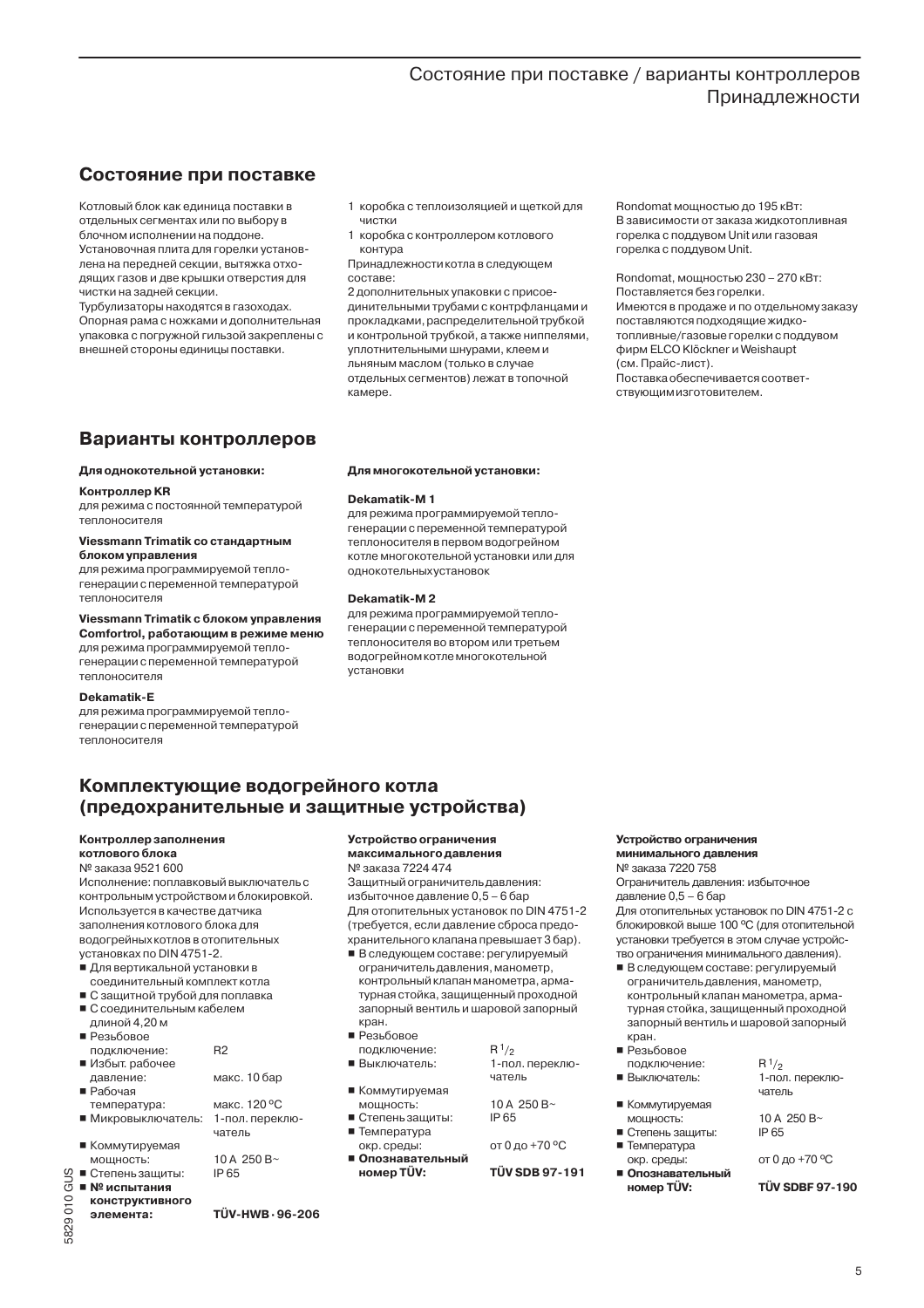## Принадлежности / условия эксплуатации

Комплект полмешивающего устройства Возможен только в сочетании с соединительным комплектом котла (см. стр. 3)



- $\left(\widehat{A}\right)$  Узел подключения к подающей магистрали
- (B) Узел подключения к обратной магистрали
- **© Комплект подмешивающего устройства**

Группа безопасности (до 195 кВт)



- (A) Теплоизоляция
- (B) Предохранительный клапан (3 бар)
- С Удалитель воздуха
- **(D)** Манометр
- 
- (E) Колено для подсоединения к патрубку подключения котла

#### Требования Выполняются 1. Объемный расход сетевой воды 30 % при ном. тепловой мощности подмешивающим насосом 2. Температура обратной магистрали Для работы в режиме программируемой теплогенерации с установкой эффективного комплекта переменной температурой теплоносителя (минимальное значение) подмешивающего устройства – при работе на жидком топливе 40 °С - при работе на газе 53 °С Для работы с постоянной температурой подающей магистрали - при работе на жидком топливе 53 °С – при работе на газе 53 °C 3. Нижний предел температуры Для работы в режиме программируемой теплогенерации с контроллером фирмы Viessmann, переменной температурой теплоносителя входящим в объем поставки котловой воды – при работе на жидком топливе 50 °C - при работе на газе 60 °С Для работы с постоянной температурой подающей магистрали - при работе на жидком топливе 60 °С – при работе на газе 65 °С 4. Работа двухступенчатой горелки Для работы в режиме программируемой теплогенерации с регулировкой горелки силами заказчика переменной температурой теплоносителя 1-я ступень 60 % номинальной тепловой мощности Для работы с постоянной температурой подающей магистрали Минимальная нагрузка не нужна 5. Работа модулируемой горелки Только при работе с постоянной температурой подающей контроллером Dekamatik или KR и магистрали модулирующим регулированием силами – при работе на жидком топливе 60 °С заказчика – при работе на газе 65 °С регулировкой горелки силами заказчика – мин. температура обратного потока 53 °C Минимальная нагрузка не нужна 6. Режим пониженной температуры Нижний предел температуры котловой воды контроллером фирмы Viessmann, входящим в объем поставки  $-$  при работе на жилком топливе 50 °C - при работе на газе 60 °С Для многокотельных установок: - ведущий котел см. выше – подчиненные котлы отключаются 7. Снижение на выходные дни как для режима пониженной температуры как для режима пониженной температуры

## Условия эксплуатации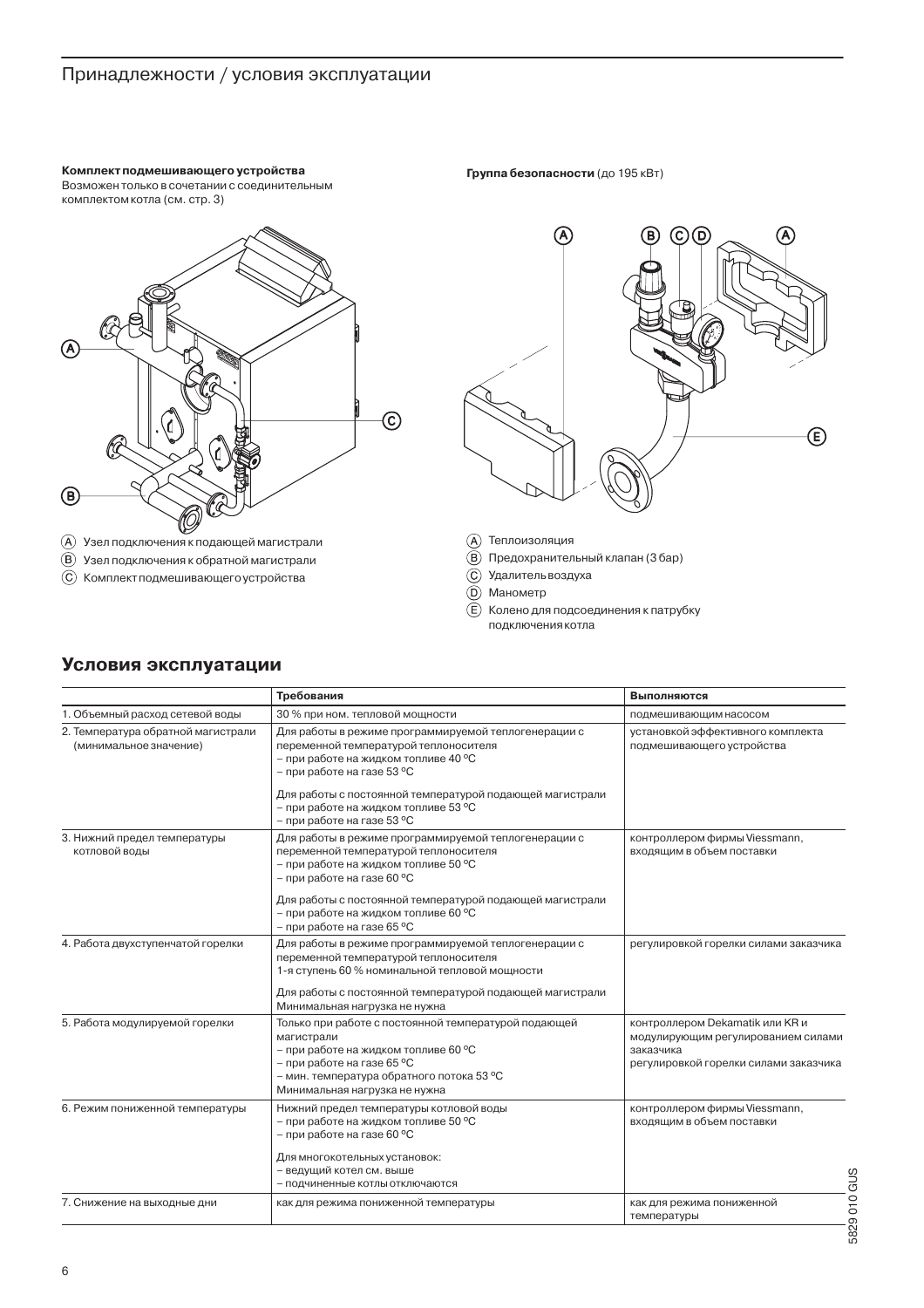## Указания по проектированию

## Регулировка горелки

В случае многоступенчатых и модулируемых горелок необходимо учесть, что газовыпускная система должна подходить для низких температур отходящих газов, устанавливающихся в режиме частичной нагрузки. Самую низкую фазу частиной нагрузки необходимо выбрать, учитывая. кроме прочего, особенности газовыпускной СИСТАМЫ

### Двухступенчатая горелка

При работе с контроллером Viessmann Trimatik или Dekamatik

Для защиты водогрейного котла необходимо обеспечить следующую минимальную тепловую мощность:

| Ном. тепловая<br>мощность | <b>Устанавливаемая</b><br>минимальная теп-<br>ловая мощность<br>(1-я ступень |  |  |
|---------------------------|------------------------------------------------------------------------------|--|--|
| кВт                       | горелки)<br>кВт                                                              |  |  |
| 125                       | 75                                                                           |  |  |
| 160                       | 96                                                                           |  |  |
| 195                       | 117                                                                          |  |  |
| 230                       | 138                                                                          |  |  |
| 270                       | 162                                                                          |  |  |

#### ■ при работе с контроллером KR

Отрегулировать горелку таким образом, чтобы при полной нагрузке достигалась номинальная тепловая мощность.

#### **Модулируемая горелка**

Минимальная температура котловой воды составляет

- при работе на жидком топливе 60 °С - при работе на газе 65 °C.

**Комплект подмешивающего устройства** настроить на минимальное значение равное 53 °C.

## Газовыпускная система

Новые водогрейные котлы и газовыпускные системы должны быть согласованы между copon

Согласно DIN 4705 и DIN 18160 отходящие газы должны отводиться через дымовую трубу в атмосферу и предохраняться от охлаждения таким образом, чтобы осаждение в дымовой трубе парообразных компонентов отходящих газов не создавало опасных ситуаций, или должна предусматриваться влагонепроницаемая газовыпускная система.

Необходимо обеспечить теплоизоляцию для детали, соединяющей патрубок отходящих газов, и газовыпускную систему.

Мы рекомендуем посоветоваться с мастером по надзору за дымовыми трубами и газоходами.

## **Установка**

В помещениях, в которых ожидается загрязнение воздуха галогенированными углеводородами (парикмахерские, типографии, предприятия химчистки, лаборатории и т.д.), водогрейный котел можно устанавливать только при условии надежного обеспечения подачи незагрязненного воздуха для сжигания топлива.

В затруднительных случаях просим обращаться к нам за консультацией. Водогрейные котлы нельзя устанавливать в помещениях с большой запыленностью или с высокой влажностью воздуха (например, в домовых прачечных).

В помещении для установки должны быть предусмотрены защита от замерзания и хорошая вентиляция.

При несоблюдении данных указаний снимается гарантия в случае повреждения котла по олной из вышеуказанных причин.

## Гарантия

Наша гарантия не распространяется на повреждения, возникшие в результате

- низкотемпературной коррозии. вызванной слишком низкой температурой котловой воды и/или обратного потока,
- использования при эксплуатации воды для наполнения и подпитки, не соответствующей установленным требованиям.

## Выбор номинальной тепловой **МОЩНОСТИ**

Выбрать водогрейный котел согласно требуемомутеплопотреблению. В случае низкотемпературных котлов, KOH DAHCATHLIY KOTOOR IA MHOFOKOTA DLHLIY УСТАНОВОК ТАПЛОВАЯ МОШНОСТЬ МОЖАТ оказаться больше рассчетного теплопотребления здания. Допускается превышение (для приготовления горячей воды) не более 20 кВт над общей мощностью котельной установки (см. Положение об отопительных установках HeizAnIV).

Коэффициент использования энергии низкотемпературных котлов стабилен в широком диапазоне загрузки котла.

## Конструктивные данные установки

Температура котловой воды не превышает 75 °C.

Перенастройкой термостатного регулятора можно повысить температуру котловой воды и тем самым температуру в подаюшем трубопроводе.

Для минимизации потерь при распределении мы рекомендуем настроить установку распределения тепла и систему приготовления горячей воды на макс. температуру в подающем трубопроводе 70 °С.

### Предохранительные и защитные устройства

По DIN 4751-2 водогрейные котлы

- для систем водяного отопления с .<br>температурой подачи до 100 °С и
- для систем водяного отопления высокого давления с температурой подачи до 120 °С,

а также согласно своему сертификату соответствия должны оснащаться предохранительным клапаном, прошедшим типовые испытания.

Это должно быть помечено по TRD 721 следующим образом:

- для допустимого избыточного рабочего давления до 3,0 бар и тепловой мошности макс. 2700 кВт "Н".
- для всех других режимов эксплуатации " $D/G/H$ ".

### Нормативный к.п.д. (с учетом среднегодового температурного цикла)

Нормативный к.п.д. котла Rondomat при температуре отопительной системы 75/60 °С составляет 94 %

Нормативный к.п.д. (с учетом среднегодового температурного цикла) по DIN 4702-8 является важнейшей характеристикой использования энергии водогрейного котла. Он учитывает все потери котла (потери тепла с отходящими газами, потери на излучение и на поддержание готовности), во многом определяемые температурой котловой воды и загрузкой котла.

Значения, определенные по DIN 4702-8, соответствуют типичной характеристике эксплуатации отопительной установки в ТАЧАНИА ГОЛЯ

## Внутрипольное отопление

Для внутрипольного отопления мы рекомендуем использовать диффузионнонепроницаемые пластмассовые трубы по DIN 4726, чтобы избежать диффузии кислорода через стенки труб. В системах внутрипольного отопления, использующих проницаемую для кислорода пластмассовую трубу (DIN 4726), следует выполнить разделение отопительных систем на отдельные контуры. Для этой цели мы поставляем отдельные теплообменники.

В случае низкотемпературных и особо низкотемпературных котлов системы внутрипольного отопления и отопительные контуры с очень большим объемом воды также надо подключать к водогрейному котлу через смеситель (см. техпаспорт "Регулирование систем внутрипольного отопления").